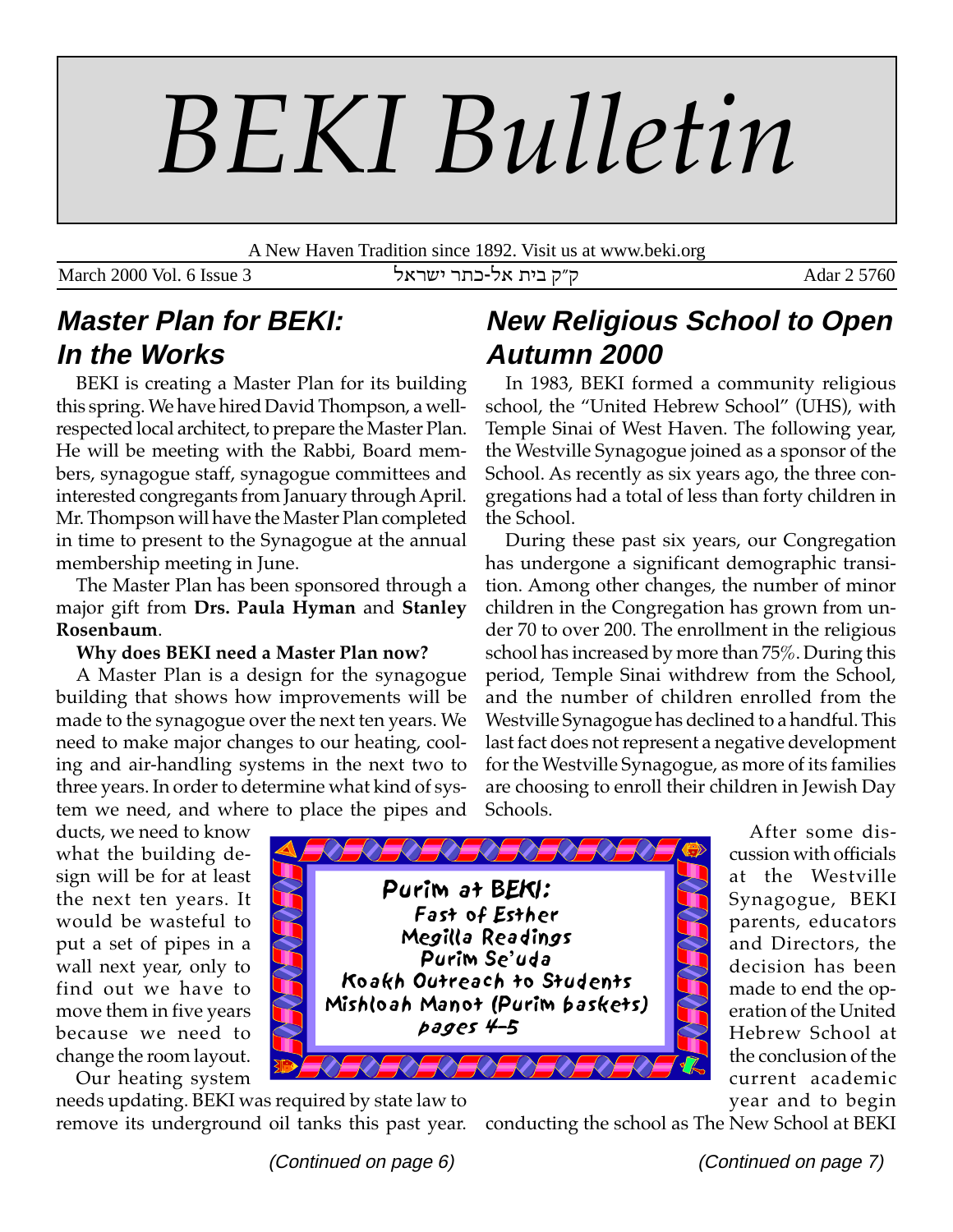#### **Administrative Announcements**

## **How to Contact the BEKI Bulletin**

Responses to "A Message from Rabbi Tilsen," questions for "Dear Rabbi" and Letters to the Editor can be sent to: Editor, BEKI-Bulletin, 85 Harrison Street, New Haven, CT 06515 or by email to jjtilsen@beki.org.

 *Rabbi Tilsen's mail and e-mail are opened directly and exclusively by the Rabbi himself* and are as secure and confidential as mail and e-mail can be.

#### **Calling BEKI**

To call BEKI, dial (203) 389-2108.

When the automated attendant answers, dial any of the numbers below for the desired extension. You don't have to wait to hear the whole recorded greeting. If you don't have a "touch-tone" phone (i.e. a phone that dials by sending tones), wait to the end of the greeting and you will then be able to leave a message for the Administrator. A shortcut: To skip to the end of a greeting, press asterisk (\*).

#### **Extensions**

## **Personalized Bookkeeping**

**Services Offered:**

Check Writing • Payroll Statement Reconciliation • P/R Tax Forms End of Year Reports

#### **Accurate and Professional Service**

#### **787-0496**

Muriel Chorney 213 Maple St.

## **BEKI-Bulletin**

The newsletter is published monthly by Congregation Beth El-Keser Israel for the benefit of its members. Congregation Beth El-Keser Israel is affiliated with the United Synagogue of Conservative Judaism.

To contribute articles or for inquiries regarding membership, donations, or special activities, call the Synagogue office (203) 389-2108, or write to 85 Harrison Street, New Haven, CT 06515-1724 or email: *jjtilsen@beki.org* or see our web page created by Phill Simon: *www.beki.org* For information about advertising, call the synagogue

office. Deadline for submission of ads or articles is the 1st of the month preceding publication. Annual subscription is \$36.00.

#### **BEKI-Bulletin**

© 2000 Congregation Beth El-Keser Israel. A Message from Rabbi Tilsen & Dear Rabbi © 2000 Jon-Jay Tilsen. All rights reserved.

| Rabbi Jon-Jay Tilsen |
|----------------------|
| Donna Levine         |
| Donna Kemper         |
| Saul Bell            |
| David Golden         |
| Sheila Gardner       |
| Charles Ludwig       |
|                      |

## **Torah Readers**

Thanks to Dr. Paula Hyman for coordinating the Torah readings for the book of *Bereshit* (Genesis) and to Marsha Beller for coordinating the Torah readings for the book of *Shemot* (Exodus). Darryl Kuperstock will be coordinating the Torah readings for the book of *VaYiqra* (beginning 18 March). If you would like to read Torah, or learn how to read Torah, call Darryl at (203) 387-0304 (kuperst@aol.com)

## **Rabbi Tilsen to attend Rabbinical Assembly Convention**

The 100th annual meeting of the Rabbinical Assembly, the worldwide organization of over 1,500 Conservative-Masorti rabbis, will take place at the end of March in Philadelphia. Those needing to be in contact with Rabbi Tilsen are advised of his planned absence during this period.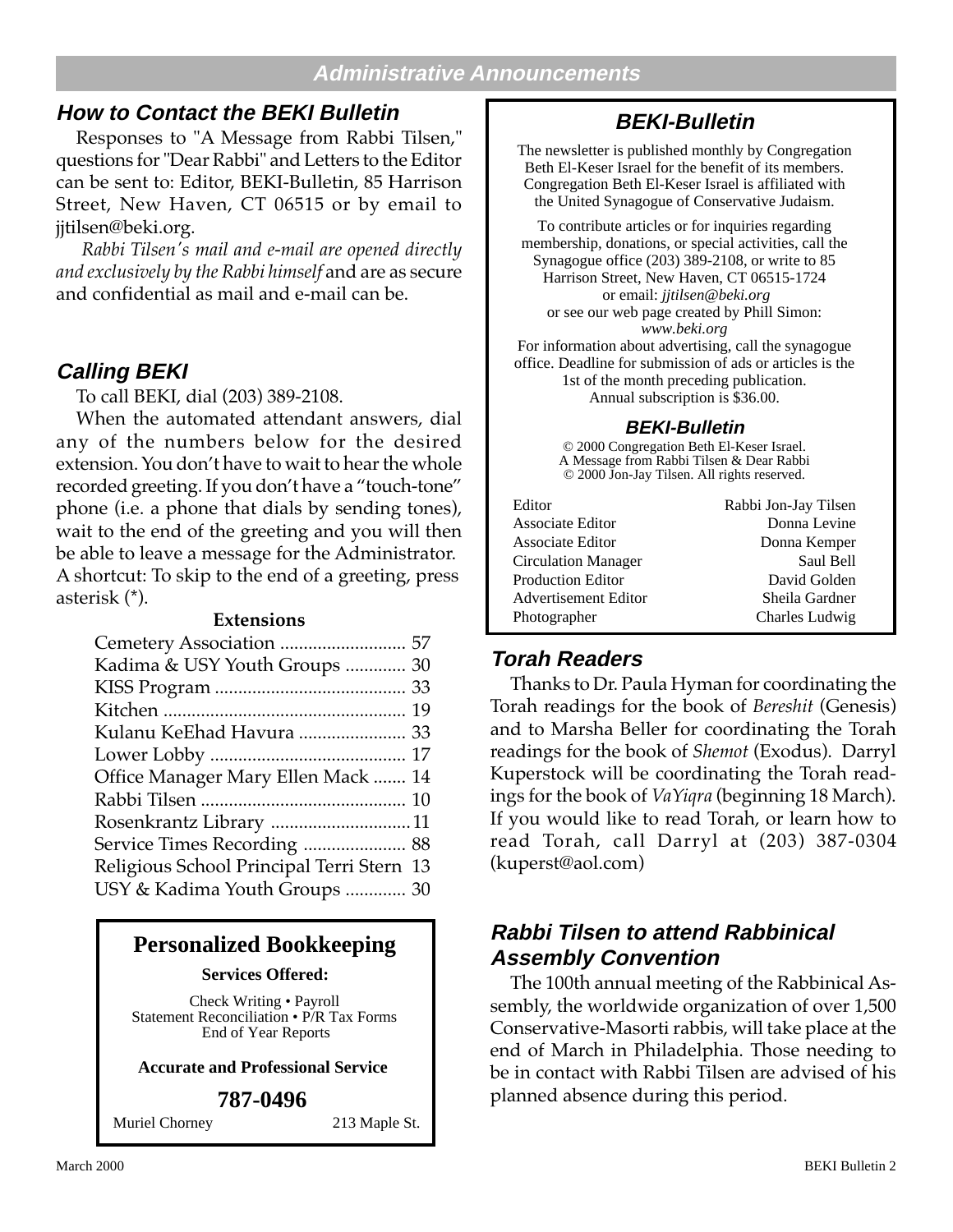# **Sermon Bites**

As we approach national elections this November, it has become the "conventional wisdom" of the major Networks that the American public does not want to hear more than 8 seconds, on the average, of the words of the candidates during news stories in prime time. Thus, the phenomenon of "Sound Bites."

Now, for the *talmid hakham* (student of tradition) on the go, here are a few "sermon bites."

Talmud Torah, the act of Torah study, is the primary form of Jewish worship.

When we pray as a community, God is our audience.

A prayer is valued for its sincerity above its eloquence or musicality.

If you can't afford a babysitter, you can't afford to go to the casino.

Jews by Choice are one of the greatest treasures of our people.

The center of Jewish life is the home.

Our High Holy Days services are designed to *facilitate* reconciliation between people and Teshuva, but attendance at them does not *constitute* reconciliation and Teshuva.



Rabbi Tilsen

Our siddur is a carefully

crafted work that has its own literary structure.

The intellectual and religious integrity of both partners of an inter-faith couple must be respected.

Teach your children what you really believe about religion, God and values.

"Conservative," "Orthodox," "Reform" and "Reconstructionist" are names of organized movements and philosophies, not adjectives for defining how religious a person is.

God didn't free us from Egypt so we could be "Free to be You and Me" but to do God's own work.

Praying in Hebrew is our ideal but God is fluent in many languages.



## **HaMaqom Yinahem We mourn the deaths of**

**Jessie Ossen**, aunt of Eric & Marsha Beller

**Arthur Katz**, father of Matthew Katz & Ronni Rabin

**Wilbur Witten**, father of Barbara & Michael Susman, Richard & Marcia Witten, Beloved Companion of Belle Reese

**Paltiel Sela**, father of Nadav & Rita Sela

**Sam Miller**, husband of Rena Miller **Maurice "Moe" Miller**, husband of Helen Miller

**Mario Vaccaro**, grandfather of Janet & David Golden

# **Books For Our Sister City**

We are again collecting new books for children in our sister city of Afula-Gilboa as well as children in New Haven. Please bring them to the synagogue and leave them in the designated box in the cloakroom. The collection will continue through the end of Passover.

*Mimi Glenn*

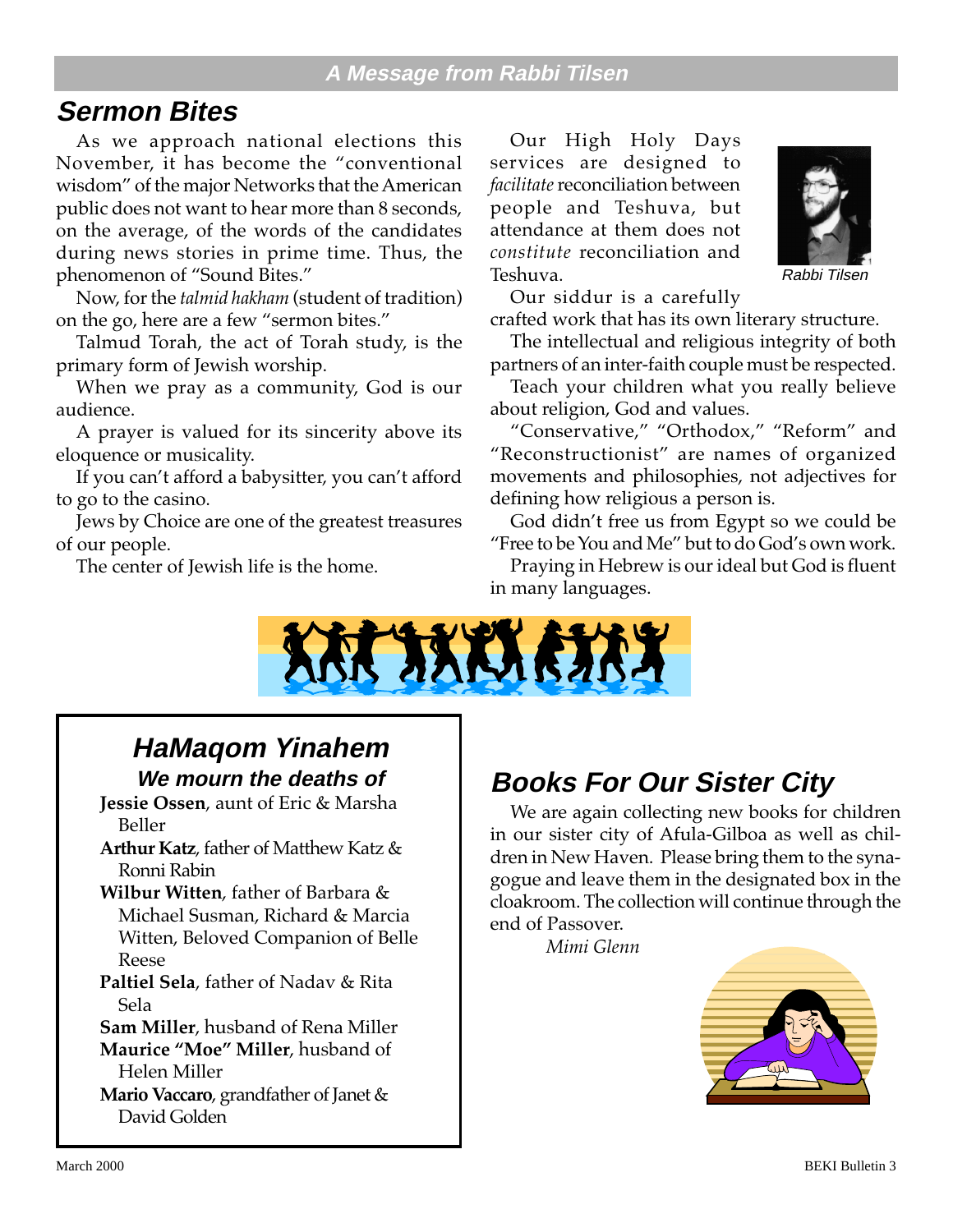## **Fast of Esther**

The holiday of Purim commemorates the defeat of a plot of genocide against the Jews in the Persian Kingdom over twenty centuries ago. The dramatic (and some would say comic) story is told in the Biblical Book of Esther, which is read on the night and morning of the holiday.

The Fast of Esther, which is observed the day before Purim, marks the serious side of the holiday. While on Purim we joyously celebrate the failure of the plot and mock the racism of its hatchers, on the Fast of Esther we fast and pray that we will bring the world to an era that does not know the threat of genocide. The Fast of Esther begins at dawn on Monday 20 March 2000 (the first day of spring). Monday shaharit morning services are from 7:00a to 7:45a and include "Avinu Malkenu — Our Father, Our King," familiar to all from the Yom Kippur service. As on other half-day fasts, no food or drink is consumed. The Fast of Esther is a minor fast, and therefore those with any significant medical contraindications should not undertake the fast. The minha afternoon service is at

> **J. Deborah Ferholt, M.D. and A. Joseph Avni-Singer, M.D.** are pleased to announce the formation of

Child and Adolescent Health Care, L.L.C.

303 Whitney Avenue New Haven, Connecticut 06511 (203)776-1243

*General Pediatrics and Developmental Consultation*



Stress is inevitable, misery is optional

5:45p and ends at 6:05p. The fast ends at 6:33p, or when the person observing the fast eats, whichever comes first.

The similarity to Yom Kippur continues with the solemn Kol Nestle service, from 6:30p to 6:33p.

#### **Megilla Readings**

The *Megilla* (Book of Esther) is read during the evening service, which begins at 6:30p on Mon-



day 20 March 2000, and then again at 7:00a Tuesday 21 March 2000. If you are a megilla reader and have not yet reserved a chapter to read, run, don't walk, to the nearest telephone and call Rabbi Tilsen at 389- 2108 x10 or email to

readmegilla@beki.org. Come one, come all! Hearing the reading of the Megilla (or reading it oneself) is a Biblical commandment (*mitzva*). Other Purim *mitzvot* (religious imperatives) include sending food gifts to a neighbor, alms for the poor, and a feast on Purim day. Children are reminded to keep their adults from talking or making too much ruckus during the actual Megilla reading at BEKI.

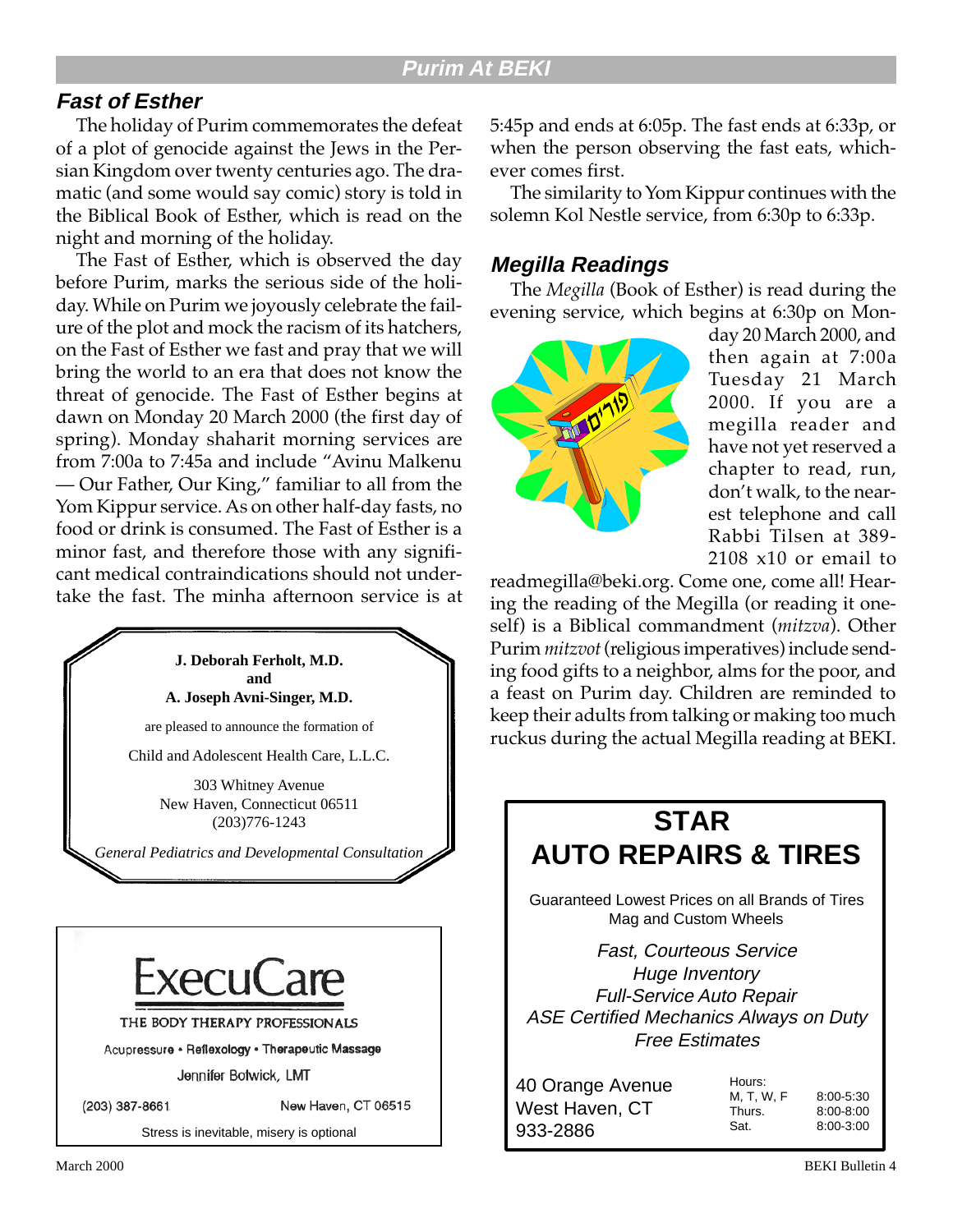## **Purim Se'uda**

On Purim afternoon, Tuesday 21 March 2000, a *Se'uda* (Feast) will take place from 5:00p to 8:00p, including a light dairy dinner. Preregistration is required by Wednesday 15 March 2000. The cost is \$8 per adult, \$4 per child, \$22 maximum per household when registered and paid in advance (or \$100 per adult, \$50 per child or \$200 per family at the door).

Highlights may include dancing and games with Liverpool Productions; a theatrical reading of the Purim Chelm Play "When Shlemiel Went to Warsaw," adapted from I.B. Singer by Ruth Silver, and produced and directed by Anne Johnston (to act in the play, call Anne Johnston at 389-9184 today!); Ruthie Greenblatt as Cutesie the Clown, with face painting and balloon animals; Amy Pincus leading a Purim Songs Singalong; Magician Andy Weinstein; a special Purim *Birkat Hamazon* (Grace After Meals); "BEKI 2001: A Space Allocation Odyssey," and more.

If you would like to volunteer to help, call Miriam Benson at 389-6137 x1 or email to mirbenson@aol.com. Help is needed on the following committees: Decoration, Set-up, Registration Table, Food Preparation, Food Serving, Clean-up. If you have a short Purim *shpiel* (amusing skit) to present, call Miriam. Registration forms will be in the mid-month mailing and are available from the BEKI office.

The music and dancing at the seuda is provided with the support of the **Morris & Sara Oppenheim Endowment for Sacred Music**.

## **Koakh Outreach to Students**

We will be sending *mishloach manot* (Purim baskets) packages to our students away at school. If you would like to send one or more packages, please contact Mimi Glenn at 397-3851 by 12 March 2000, with name, address and a short message to be included in the package.



## **Mishloah manot**

Purim Baskets can be ordered from the BEKI office by Friday 10 March. You can collect the baskets and deliver them yourself on Purim evening or morning, or you can have the BEKI Basket Bearers bring the baskets to your recipients within their delivery area. To order, call Mary Ellen at 389-2108 x14 (beki@snet.net) or download an order form from www.beki.org/forms.html and fax it to BEKI at (203) 389-5899 or mail to 85 Harrison Street, New Haven CT 06515-1724.

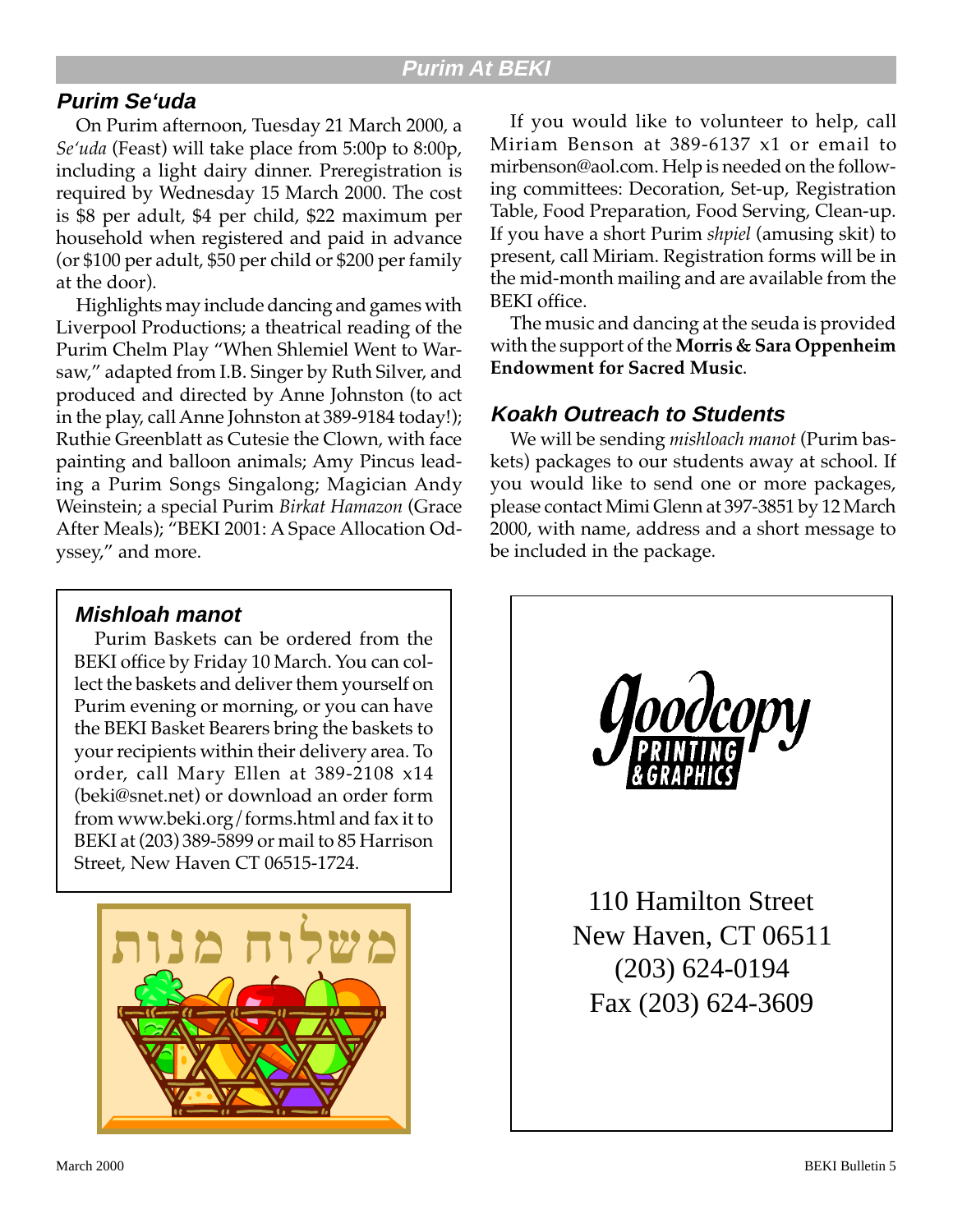#### **News**

## **Master Plan for BEKI**

(Continued from page 1)

We currently are operating the synagogue heating system with temporary tanks that have a storage capacity that is far too small. We need to determine what fuel we will use, where we will store it, and how it will be piped to the boiler. We also need to look at the heating system as a whole, to determine how to make it more efficient. Our cooling system also needs updating. The chiller is older than many of the congregants. The synagogue staff and Board have done remarkably well in keeping it functioning well so far. But the fact that it failed twice last summer is an indication that the time for replacing it is near. Again, we need to determine what system to use, and where to put it. In order to ensure that we don't duplicate expenses in the future, we need to plan for our expansion over the next ten years.

#### **What issues will our Master Plan address?**

The Master Plan that David Thompson prepares for us will address the following key issues:

• Floor plan and space design for each room in the synagogue. As the congregation grows and its requirements change, we need to have a plan for flexible changes to the space that shows how to accommodate the congregation's needs.

• Mechanical and electrical systems design. Our heating and cooling systems have served us very well over the past 40 years, but are in need of updating. The master plan will furnish us with the approach for changing these systems over time.

• Handicapped accessibility. The addition of a handicapped accessible bathroom this past year has helped enormously. The next step is to determine the best way to make the lower social hall accessible as well.

• Building code review. The building codes have changed over the past 40 years, and the building is no longer in compliance with codes. The plan will focus in particular on life safety issues such as the number and locations of exits. As we think about how to change the designs and floor plans for various rooms in the synagogue, we will have the opportunity to make the synagogue safer as well.

• Aesthetic improvements. The BEKI 2000 planning process developed a set of recommendations for improvements in the furnishings, lighting, air handling, and wall coverings for the synagogue. The Master Plan will provide a number of alternative methods for addressing these issues.

• Parking lot grading. The parking lot has developed its own unique set of speed bumps. The Master Plan will look both at the best ways of removing these bumps, as well as traffic flow and safety issues.

#### **How can I help?**

Please let us know your thoughts, feelings and ideas. Contact John Weiser (389-0931) or Tina Rose (397-9908) with any comments or questions. We want every congregant to know about and participate in the process.

*JW et al.*



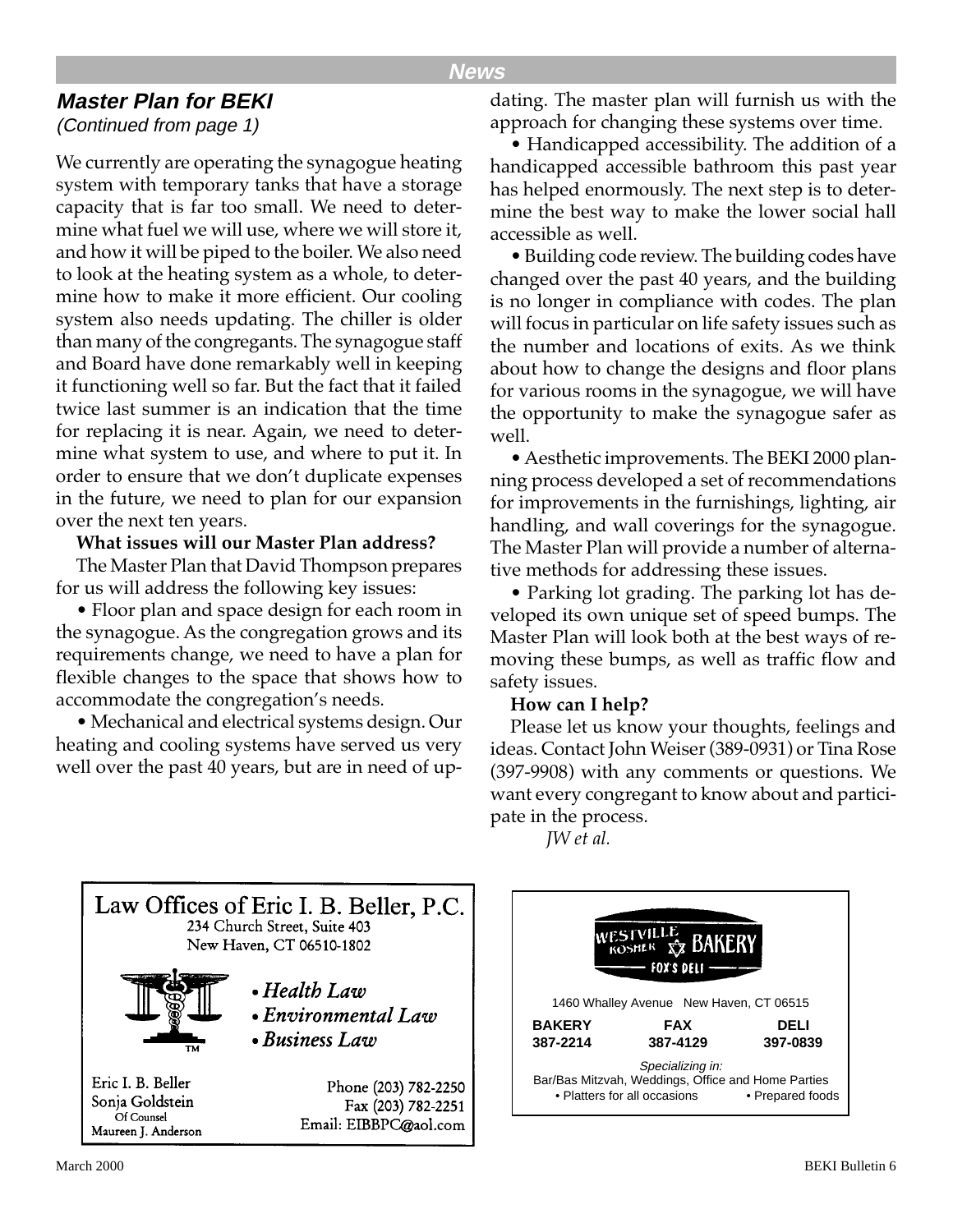# **New Religious School**

#### (Continued from page 1)

as of August 2000. (The official name has yet to be chosen.) Tuition should not be affected by this change. We expect most of the current faculty to serve next year under this new administration. We are also offering preferred enrollment to students whose families belong to Westville Synagogue, and we will continue to welcome students whose families are not affiliated with BEKI. Talmud Torah Meyuhad Special Education students will be welcomed from BEKI as well as those affiliated with other synagogues or unaffiliated.

For some this change is a positive step in an effort to develop and improve the religious education of our youth. For others, it is merely the unavoidable outcome of the demographic and development processes of the various institutions. We hope that for all of us it will be an opportunity to reevaluate and improve our religious school program and to rededicate ourselves as a community to providing an excellent education for all children. It should also motivate us to seek new ways to collaborate in other arenas and forge new bonds with the Westville Synagogue and other neighboring congregations.

Questions and concerns about this decision should be addressed to Dr. Brian Karsif, the officers, or Rabbi Tilsen.

We believe that by operating our own Congregational religious school we can provide better religious training for our children. It will be possible to integrate the curriculum with the Shabbat Morning Children's Programs, the Benei Mitzva Preparation Program, and the Kadima Youth Group (this being done in a way that recognizes that half of our children attend Ezra Academy or other Jewish Day Schools). We will now be able to directly involve the religious school classes in our services, and more actively promote Camp Ramah. We also hope that we will be able to provide religious training that more closely reflects our own values, standards and styles as a traditional egalitarian Conservative congregation.

The officers have asked several BEKI members, including Donna Levine, David Goldblum, Sharon Bender, and Shoshana Zax, along with Rabbi Tilsen and BEKI educators, to begin planning for The New School. Much needs to be done to develop the School's curriculum and programming. A meeting for all parents and interested BEKI members was held on 6 February. All BEKI members and supporters who are interested in developing The New School are invited to contact Donna Levine at 785-8079 (or sdsij@aol.com cc to bkarsif@yahoo.com) to discuss your concerns or ways you might become involved. Your support during this period of transition will be appreciated. *Dr. Brian Karsif, President, & Rabbi Jon-Jay Tilsen*

# **Volunteer Spotlight**

*Note: This article is the first installment of what is hoped will be a regular feature in the Bulletin that highlights the activities of volunteers and volunteer opportunities at BEKI. Our synagogue depends and thrives on the commitment of time and energy by our members in many ways.*

Each month, about 500 copies of the BEKI Bulletin and mid-month mailings are sent to BEKI members and others. Have you ever wondered just how so many envelopes — chock full of informational flyers and announcements — get stuffed, sealed, and labeled? Our Office Manager, Mary Ellen Mack, does not handle such a job on her own. The two monthly bulk mailings from BEKI are accomplished each month with the help of three members, **Saul Bell**, **Charlie Ludwig** and **Stan Saxe**. All long-time members of BEKI, active in the synagogue in other ways as well, Saul, Charlie and Stan come in to help out in the office twice each month with the bulk mailings.

We decided to feature this particular volunteer activity not only to say thanks to these members, but also to spotlight a way that others might be able to help out. Mary Ellen and this team of three need a few more people who can spend some daytime hours in the office helping with these mailings. If you can spare some time and have some experience with office work, please call Mary Ellen Mack at the BEKI office to find out how you can help with these mailings. Thanks to Saul, Charlie and Stan, and thanks to those of you who can add to their ranks! *Judy Hoberman*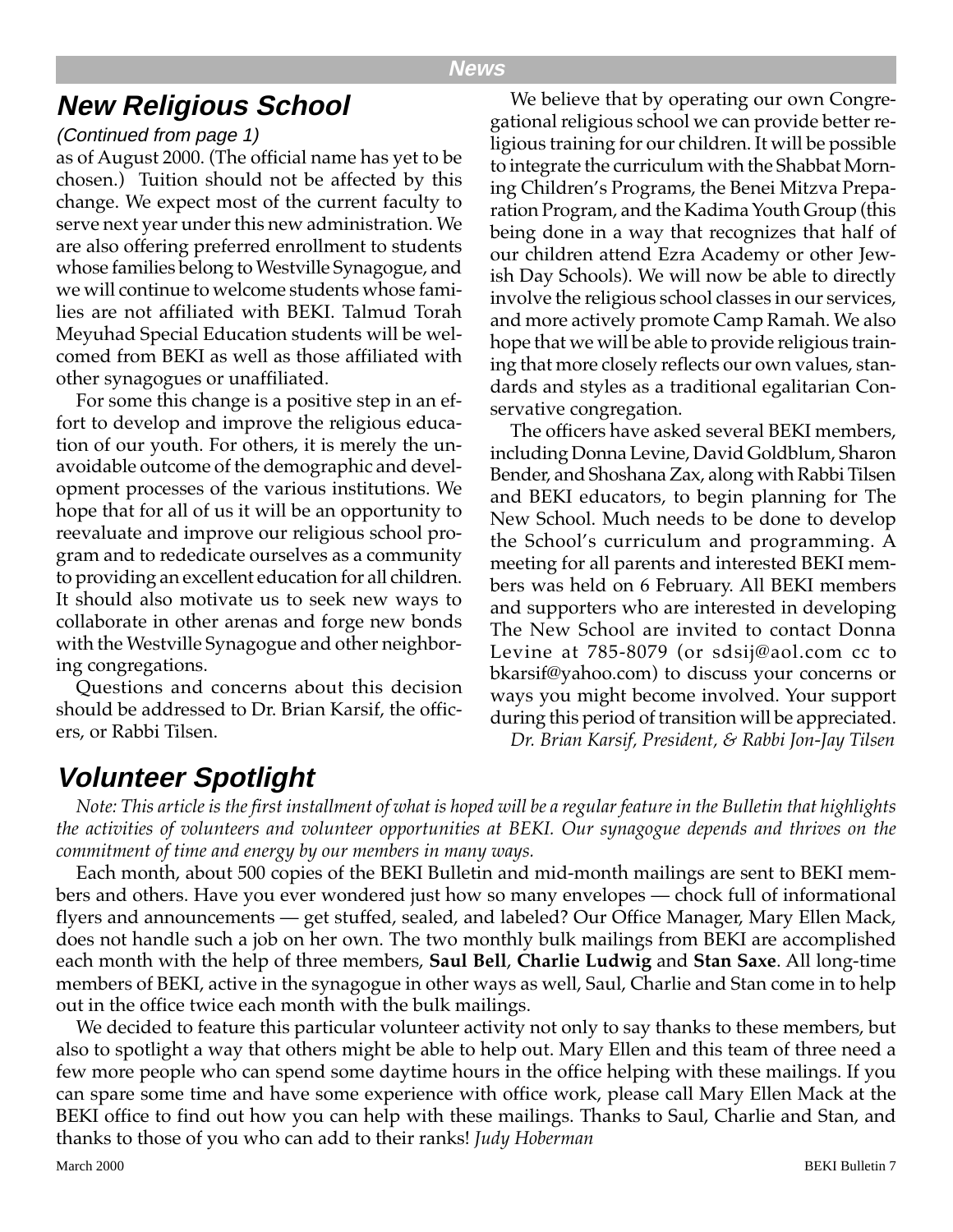|                                              |                               |                                       | <b>BEKI</b> Events                |                                        |                                |                                             |
|----------------------------------------------|-------------------------------|---------------------------------------|-----------------------------------|----------------------------------------|--------------------------------|---------------------------------------------|
| 2000                                         |                               |                                       | March - Adar I - Adar II          |                                        |                                | 5760                                        |
| Sunday                                       | Monday                        | Tuesday                               | Wednesday                         | Thursday                               | Friday                         | Saturday                                    |
|                                              |                               |                                       | 24 Adar 1                         | $25$ Adar I                            | ω<br>26 Adar I                 | $27$ Adar                                   |
| Shaharit=Morning                             | <b>BEKI</b> phone numbers:    | Office Hours:                         | 7:00a Shaharit                    | 8:15a Shaharit (NEW TIME)              | 7:00a Shaharit                 | Shabbat Shekalim                            |
| Minha = Afternoon                            | $(203)$ 389-2108              | $Mon 9a-12 & 1p-3p$                   | 10:30a Play Group                 | 5:45p Minha-Maariv                     | 5:27p Candles                  | 9:15a Shaharit                              |
| Minha-Maariv=Evening                         | Fax (203) 389-5899            | Fue by appt. only                     | 4:15p Relig.School                | 7:30p Library Committee                | 6:00p Minha-Maariv             | Bar Mitzva Jacob Stern                      |
| SSLM=Shabbat Shalom                          | Mary Ellen-Office x14         | Wed 10a-12 & 1p-6p                    | 5:45p Minha-Maariv                | 7:30p A.A.                             | Bar Mitzva Jacob Stern         | 10:45a Children's                           |
| Learners' Minyan                             | Relig.School x13              | Thu 9a-12 & 1p-3p                     | Deadline for                      |                                        |                                | 10:45a Singers' Circle                      |
|                                              | Kulanu x33<br>Rabbi x10       | Fri 9a-2p                             | submissions to<br>April Bulletin) |                                        |                                | 5:30p Minha (Pirqe Avot follows)            |
| 5<br>$28$ Adar I                             | $\bullet$<br><b>29 Adar I</b> | $30$ Adar I                           | œ<br>Adar II                      | ۰<br>$2$ Adar II                       | $\mathbf{u}$<br>$3$ Adar II    | $\blacksquare$<br>$4$ Adar II               |
|                                              | 7:00a Shaharit                | Rosh                                  | Hodesh                            | 8:15a Shaharit (NEW TIME)              | 7:00a Shaharit                 | Parashat Pequde                             |
| 9:00a Shaharit                               | 7:45a Rashi Study Grp         | 7:00a Shaharit                        | 7:00a Shaharit                    | 5:45p Minha-Maariv                     | 8:00a-2:30p KISS               | 9:15a Shaharit                              |
| 9:30a Relig.School                           | 5:45p Minha-Maariv            | Ł<br>5:45p Minha-Maari                | 10:30a Play Group                 | 5:45p Benei Mitzva                     | 5:35p Candles                  | 10:45a Children's                           |
| 5:45p Minha-Maariv                           |                               |                                       | 4:15p Relig.School                | 7:30p A.A.                             |                                | 10:45a SSLM                                 |
| 6:00p Mishna Berakhot                        |                               |                                       | 5:45p Minha-Maariv                |                                        | (Deadline for mid-month        | 5:35p Minha (Pirqe Avot follows)            |
| 7:15p Song of Songs                          |                               |                                       | 7:30p Exec. Board                 |                                        | mailing submissions)           |                                             |
| $\mathbf{r}$<br>$5$ Adar II                  | $\mathbf{13}$<br>$6$ Adar II  | $7$ Adar II                           | 15<br>8 Adar II                   | $\tilde{=}$<br>$9$ Adar II             | 17<br>$10$ Adar II             | $\mathbf{\underline{8}}$<br>$11$ Adar $\Pi$ |
| 9:00a Shaharit                               | 7:00a Shaharit                | 7:00a Shaharit                        | 7:00a Shaharit                    | 8:15a Shaharit (NEW TIME)              | 7:00a Shaharit                 | Shabbat Zachor                              |
| 9:30a Relig.School                           | 7:45a Rashi Study Grp         | 5:45p Minha-Maariv                    | 10:30a Play Group                 | 4:45p Saul's Circle                    | 5:43p Candles                  | 9:15a Shaharit                              |
| 4:45p Purim Workshop                         | 5:45p Minha-Maariv            |                                       | 4:15p Relig.School                | 5:45p Minha-Maariv                     | 6:00p Minha-Maariv             | Darshan: Peter Stein                        |
| Sponsored by Saul's Circle &                 |                               |                                       | 5:45p Minha-Maariv                | 7:30p A.A.                             |                                | 10:45a Children's                           |
| Kulanu Ke-ehad                               |                               |                                       |                                   | 7:30p Book Group                       |                                | 10:45a Singers' Circle                      |
| 5:45p Minha-Maariv                           |                               |                                       |                                   |                                        |                                | 5:45p Minha (Pirqe Avot follows)            |
| 6:00p Mishna Berakhot                        |                               |                                       |                                   |                                        |                                |                                             |
| 7:15p Song of Songs                          |                               |                                       |                                   |                                        |                                |                                             |
| $\mathbf{a}$<br>$12$ Adar II                 | 20<br>13 Adar II              | $\overline{\mathbf{z}}$<br>14 Adar II | $\overline{2}$<br>$15$ Adar II    | 23<br>16 Adar II                       | $\overline{a}$<br>$17$ Adar II | 25<br>$18$ Adar II                          |
| 9:00a Shaharit                               | <b>Fast of Esther</b>         | Purim                                 | <b>Shusham Purim</b>              | 8:15a Shaharit (NEW TIME)              | 7:00a Shaharit                 | Shabbat Parah                               |
| 9:30a Relig. School (Purim                   | 7:00a Shaharit                | 7:00a Shaharit and                    | 7:00a Shaharit                    | 5:15p Benei Mitzva                     | 5:51p Candles                  | 9:15a Shaharit                              |
| Carnival $11a-12:30p$ )                      | 7:45a Rashi Study Grp         | Megilla Reading                       | 10:30a Play Group                 | 5:45p Minha-Maariv                     | 6:00p Minha-Maariv             | 10:45a Children's                           |
| 9:30a Congregational Breakfast               | 5:45p Minha                   | 5:45p Minha-Maariv                    | 4:15p Religious School            | 7:30р А.А.                             |                                | 10:45a SSLM                                 |
| 5:00p Children's Havurah                     | 6:30p Maariv and              | 5:00p-8:00p Purim                     | 5:45p Minha-Maariv                |                                        |                                | Qiddush sponsored by Ruth Greenblatt        |
| Meeting & Dinner                             | Megilla Reading               | Seuda and Program                     |                                   |                                        |                                | and Robert Forbes and Joanne Foodim         |
| 5:45p Minha-Maariv                           |                               |                                       |                                   |                                        |                                | 5:45p Minha (Pirqe Avot follows)            |
| 6:00p Mishna Berakhot<br>7:15p Song of Songs |                               |                                       |                                   |                                        |                                |                                             |
| 26<br>19 Adar II                             | 27<br>20 Adar II              | 28<br>21 Adar II                      | 29<br>$22$ Adar II                | $\overline{\mathbf{30}}$<br>23 Adar II | $\mathbf{r}$<br>$24$ Adar II   |                                             |
| 9:00a Shaharit                               | 7:00a Shaharit                | 7:00a Shaharit                        | 7:00a Shaharit                    | 8:15a Shaharit (NEW TIME)              | 7:00a Shaharit                 | <b>BEKI</b> email:                          |
| 9:30a Relig.School                           | 7:45a Rashi Study Grp         | 12:00n-5:00p KISS                     | 10:30a Play Group                 |                                        | 5:58p Candles                  | Office: BEKI@snet.net                       |
| 11:30a Pesah Seder Workshop:                 | 5:45p Minha-Maariv            | 5:45p Minha-Maariv                    | 4:15p Religious School            | 5:45p Minha-Maariv<br>7:30p A.A.       | 6:00p Minha-Maariv             | Rabbi: jjtilsen@aol.com                     |
| Inviting Guests with Special Needs           |                               |                                       | 5:45p Minha-Maariv                |                                        |                                | website: www.beki.org                       |
| 5:45p Minha-Maariv                           |                               |                                       | 7:45p General Board               |                                        |                                |                                             |
| 6:00p Mishna Berakhot                        |                               |                                       |                                   |                                        |                                |                                             |
| 7:15p Song of Songs                          |                               |                                       |                                   |                                        |                                |                                             |